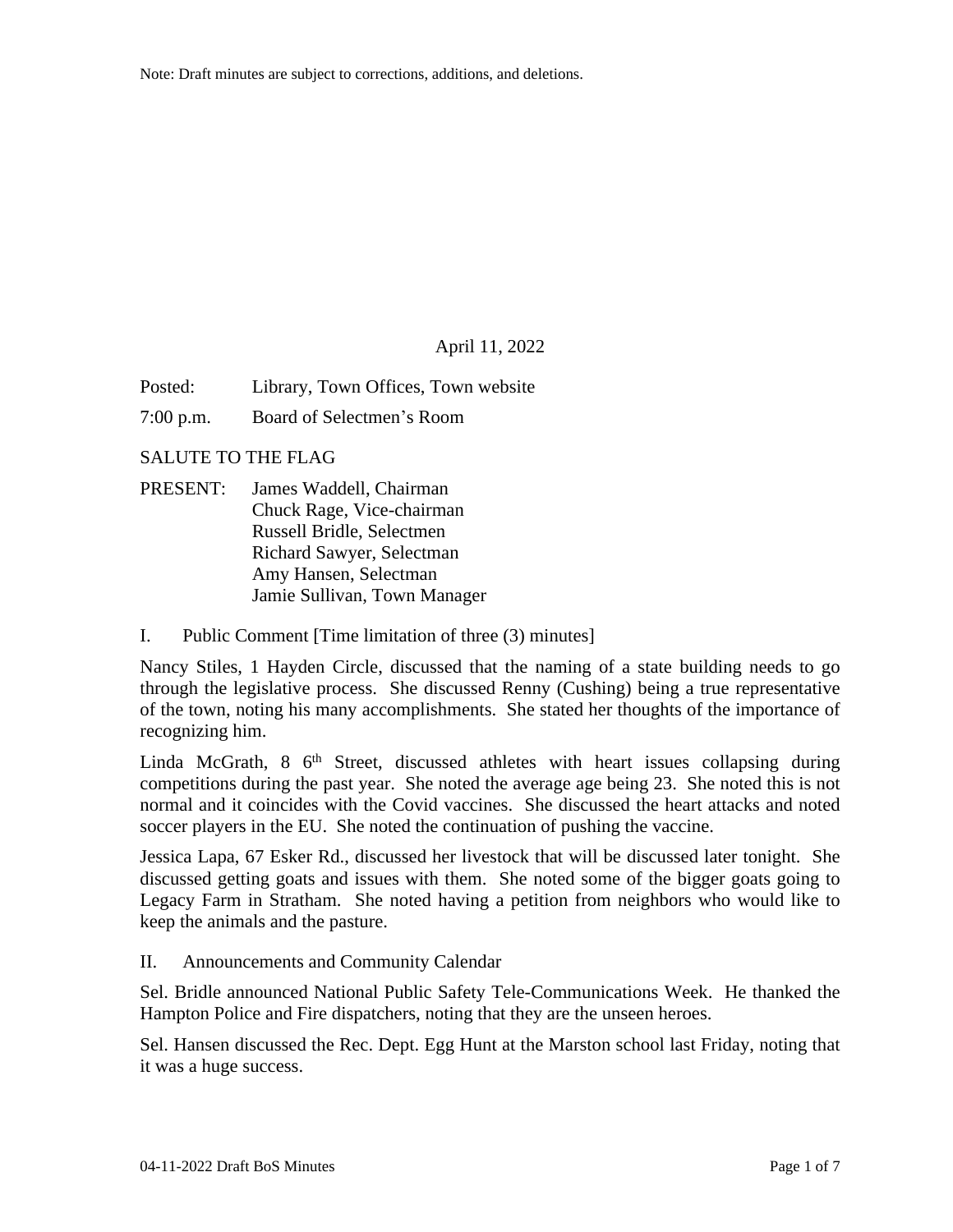Sel. Sawyer announced that tomorrow is the  $10<sup>th</sup>$  anniversary of the loss of Chief Mike Maloney of Greenland. He noted a drive thru memorial tomorrow at the Greenland Police Department.

- III. RSA 41:14-a Proceedings Second Hearing 843 Ocean Blvd Map 183, Lot 55
	- 1. Removal of Deed restriction #3 "No Fences may be erected upon said premises other than ornamental fences of no than a 3-foot height". Petitioner wishes to enclose right back corner of yard with a privacy fence not to exceed five (5) feet in height.

Hearing opened at 19:08.

Chairman Waddell noted this is the second hearing.

No public comment, no board comment.

Hearing closed at 19:09.

IV. Approval of Minutes

1. March 23, 2022

Sel. Hansen MOTIONED to APPROVE the Minutes of March 23, 2022, SECONDED by Sel. Sawyer. VOTE: 5-0-0

2. March 28, 2022

Sel. Hansen noted a spelling correction.

Sel. Bridle MOTIONED to APPROVE the Minutes of March 28, 2022, as corrected, SECONDED by Sel. Sawyer. VOTE: 5-0-0

- V. Consent Agenda
	- 1. 2022 New Veteran Credits: Ammon, Stephen; Bailey, Robert; Ballou, Jonah; Brady, Richard; Compos, Michael; Cooper, James; Ewell James; Goldberg, Maureen; Kelley, Trisha; Kennedy, Joseph; Kinney, Matthew; Massidda, Joseph; Morin, Paul; Oswald, Wesley; Rogers, Brian; Samuelson, Thomas; Sideris, John; Vanderley, Joshua; Veltsos, Michael; Weisheit, Charles
	- 2. 2021 Abatement: 3 Hickory Lane
	- 3. 2021-2022 Yield Tax on Timber: Map 14, Lot 8
	- 4. Entertainment Licenses: Bernie's Beach Bar, Bogie's Depot Sq., Charlie's Tap House, The Purple Urchin, The Goat, The Old Salt, Wally's
	- 5. Health Officer Appointment: Gregory Arvanitis, Building Inspector
	- 6. Parade & Public Gathering License: Will Run For Beer, Smuttynose Rockfest Half Marathon & 5 k, Ride to End Alzheimer's

TM Sullivan noted an upcoming change request to Charlie's regarding their outside entertainment.

Chairman Waddell asked if these were all on time and the answer was yes.

Sel. Sawyer MOTIONED to APPROVE the Consent Agenda, SECONDED by Sel. Hansen. VOTE: 5-0-0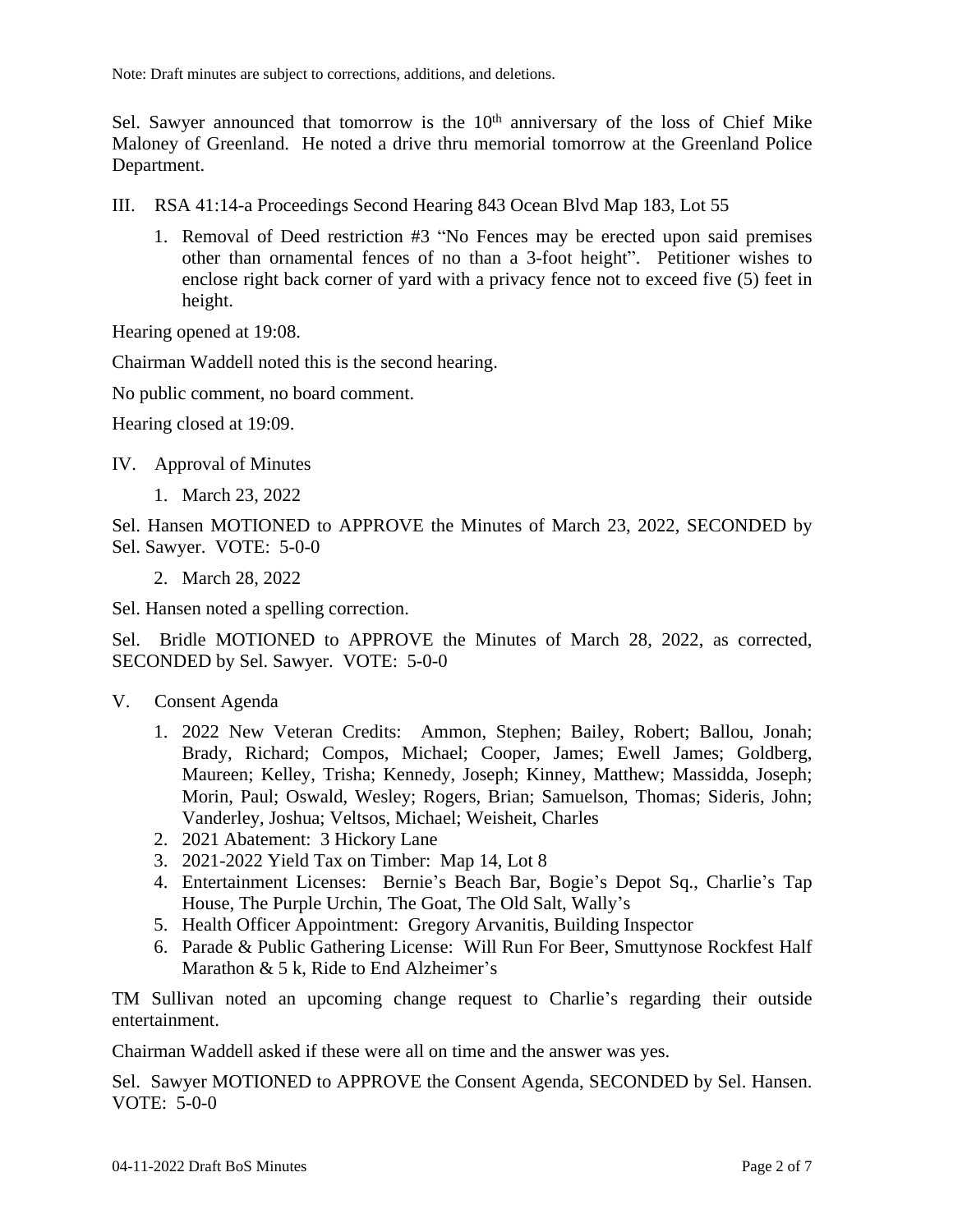## VI. Appointments

- 1. Erica DeVries
- a Livestock Esker Road

Chairman Bridle noted there was a crowd and ask for people speaking to be succinct and not repeat.

Ms. DeVries asked that they are requesting enforcement of the zoning ordinance in their neighborhood. She noted a problem that the town has been aware of since last fall. She noted the Planning Board stated the area is not zoned for livestock. She mentioned urgency to this issue, and they are looking for action to be taken.

Betty Delaney of 47 Esker Road spoke. She discussed a request of the building inspector regarding zoning, she noted that she was asked to fill out a complaint form which she did. She discussed the Asst. Building Inspector coming to her home and the results. She noted being told it was being looked into with the town attorney.

Meg Hammond of 43 Esker Road spoke. She discussed the damage done to her yard by six sheep, goats, pigs, and dogs. She had before and after pictures of landscaping of her yard and plants being eaten. She discussed the animals and issues with the fence. She discussed having to return one of the animals to its owners. She discussed wanting to know the rules, what is allowed and acceptable.

Lisa Clark, 59 Esker Road spoke. She discussed multiple incidents with goats jumping the fence and eating vegetation. She discussed fence issues and noted making a plea for enforcement with these animals.

Janice Suarez, 63 Esker Road spoke. She discussed not being able to enjoy her property due to the livestock that resides on a property of one fifth of an acre with an open gate. She discussed the sheds and coops on said property. She discussed the last two years of diminished quality of life and no resolutions. She listed impacts of the animals to her property. She discussed fencing and what she has witnessed happening to other neighbors. She noted she had photos and discussed pleas for the town's support.

Ms. DeVries discussed her property being damaged by the goats and the sheep. She discussed and thanked Hampton Police and Animal Control for taking the issue seriously. She discussed the zoning, contact with the town office, and the intensity of the issue. She discussed the negative impacts regarding this issue, and, noted police at her property. She asked the town for enforcement of the zoning, and to keep the neighborhood apprised of the enforcement process. She noted documentation regarding the damage to her yard.

Sel. Bridle noted this is the first he has heard of it and would like to take a look at what they have.

Sel. Rage discussed living on that road at one time and referenced the sheep grazing. He discussed needing to research and noted possible easements.

Sel. Hansen noted concerns about the property damage. She discussed damage and fencing. She discussed zoning and limitations to chickens. She noted not knowing what should be next and referenced animal control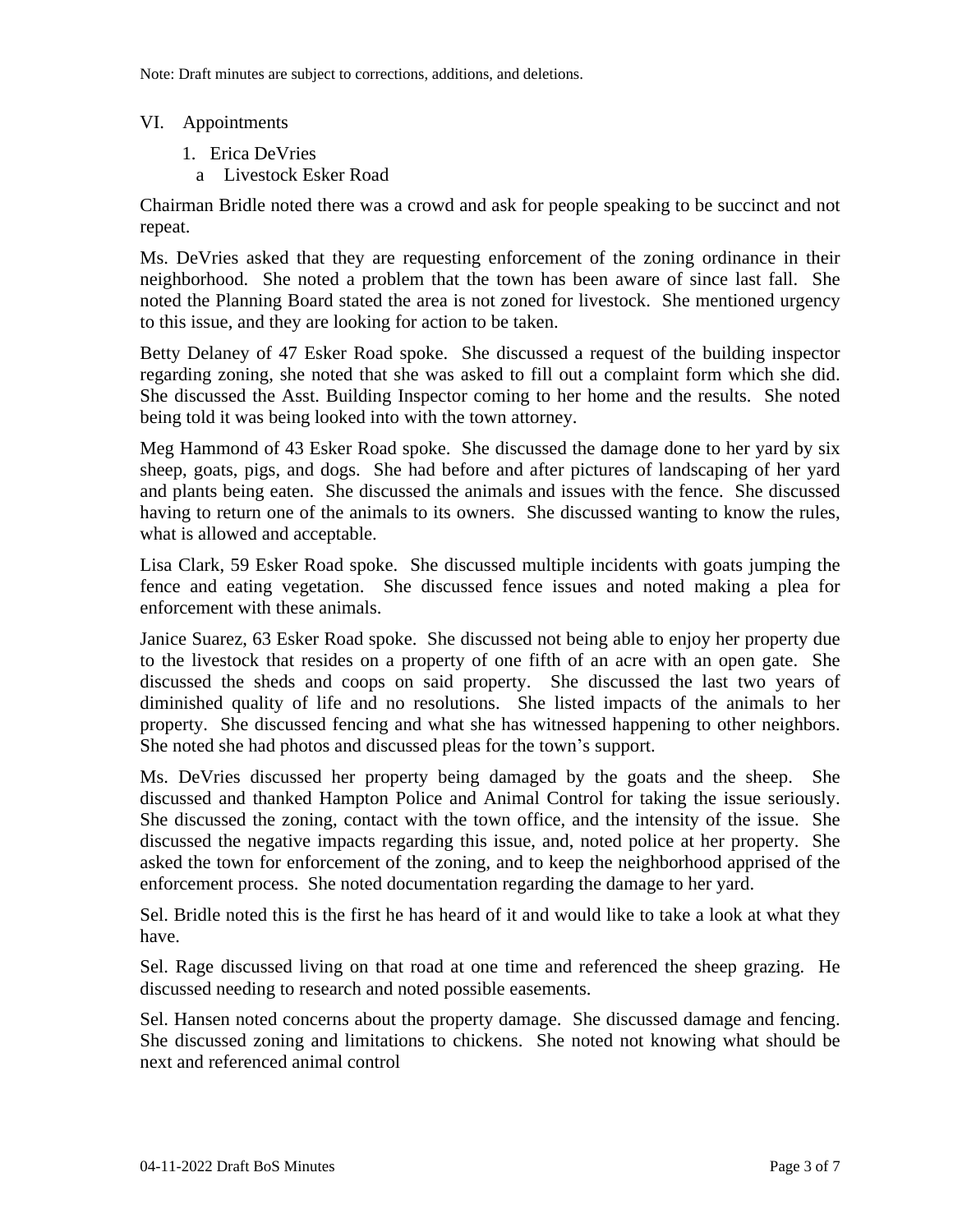Sel. Sawyer asked about summonses issued. TM Sullivan answered six summonses, and one arrest. He asked how many times have the defendants defaulted court, and the answer was unknown. Chief Hobbs noted a matter going to court on Monday. Sel. Sawyer discussed the defaults and it going beyond the animal control officer. He noted lack of respect for neighbors and the law and agreed they need to research, but if things are happening that should not be, then the neighbors have a right to expect action taken.

TM Sullivan agreed and further discussed the issues and what the town is doing and can do.

Chairman Waddell addressed the situation and that we are taking it seriously. He and the town manager discussed.

Ms. DeVries clarified that they have no complaint with the meadow, their issue is with the .2-acre property with the livestock and buildings.

- 2. Chief Hobbs, Deputy Chief Reno, Police Department
	- a Departmental Update

Deputy Chief Reno offered the quarterly report. He discussed full time personnel, noting promotions and officers attending the academy. He noted a new hire and the transfer of an officer to the K9 position and other changes. He discussed part time personnel and civilian personnel, noting changes and trainings. He discussed two new hires and open positions.

He discussed operations and noted the K9 program and discussed its progress. He discussed a missing persons case and the sad outcome. He discussed the newly created administrative sergeant position.

He discussed first quarter activity and compared to last year, noting up or down percentages.

Sel. Rage asked for clarification on the number of part time officers, and the answer was nineteen.

Chairman Waddell noted it was nice to see some activity percentages down, but noted it being terrible, the overdose fatality increase. Dep. Chief Reno noted the great job by our Fire Dept. to help with the overdose rate not having more fatalities. Chairman Waddell asked about DWIs being down. Dep. Chief Reno noted they come in waves and the officers are diligently doing enforcement.

- 3. Chief McMahon, Deputy Chief Paine, Fire Department
	- a Departmental Update.

Chief McMahon welcomed Selectwoman Hansen and thanked the voters for the actions taken at town meeting.

Sel. Bridle MOTIONED to APPROVE the appointment of Lt. James Squires and Fire Prevention Officer Matt Newton to Deputy Forest Fire Warden, SECONDED by Sel. Sawyer.

Vote: 5-0-0

TM Sullivan announced that Fire Chief McMahon has completed a substantial training program, a four-year study at the National Fire Academy. He offered the chief congratulations on the outstanding completion of the program. The board offered applause and congratulations.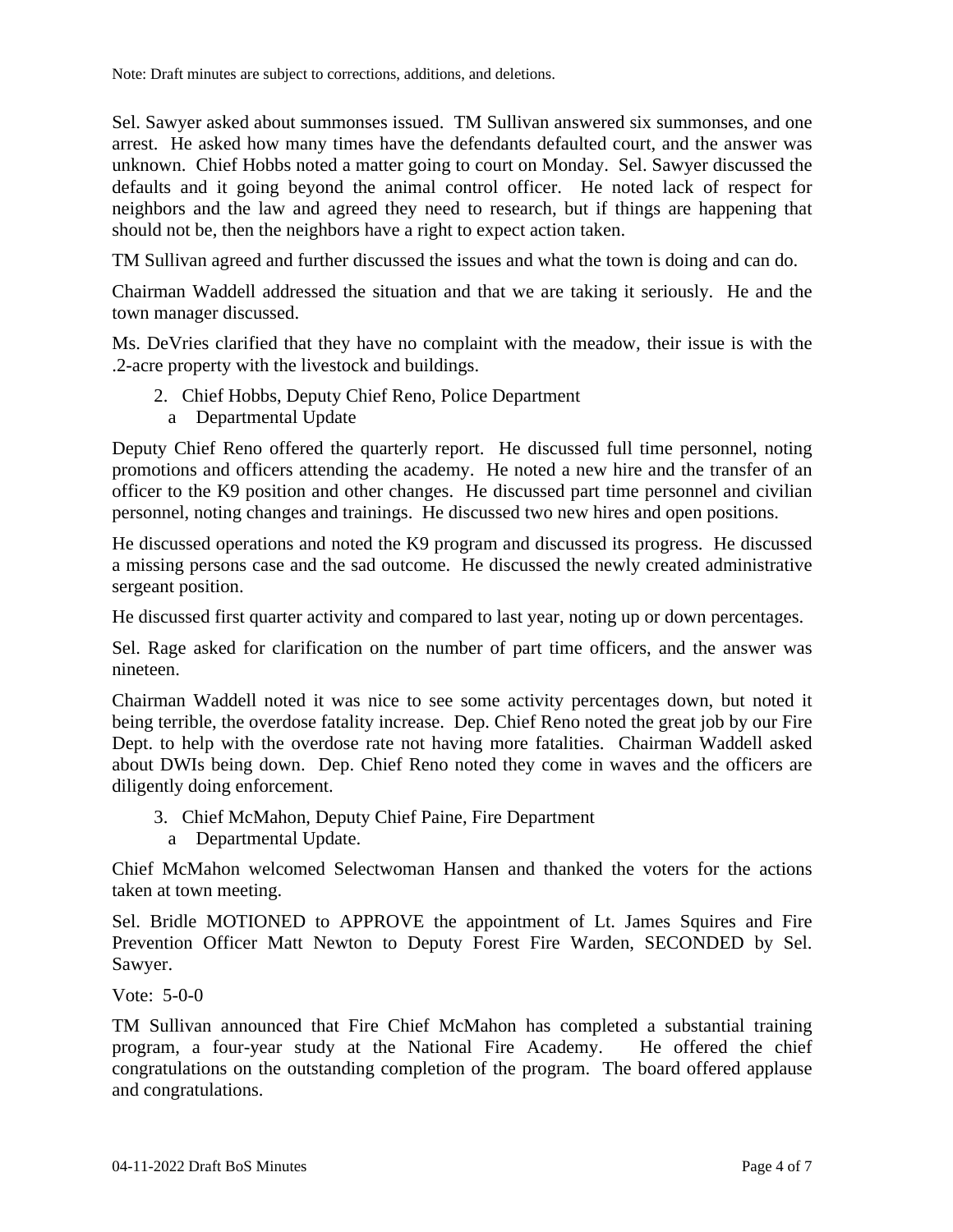Chief McMahan discussed a personnel retirement, and subsequent promotions. He discussed being down to 1 or 2 engines with an Exeter engine in reserve. He discussed the engine that was involved in the accident is still in the body shop awaiting parts. He discussed engine 3 being out of service, failing its state inspection. He discussed the taxpayer vote to purchase a new engine and noted a meeting on Thursday with one manufacturer. He discussed lead time issues with a new engine.

He discussed calls for service for the first quarter. He noted the quiet winter and discussed the few structure fires. He discussed EMS calls and that they are 2/3rds of all calls. He noted the board had breakdowns he has sent them. He discussed substance abuse calls, noting alcohol being one of the most common abuses. He noted that a vaccine clinic was hosted in Jan., and they hope it will be the last. He noted CPR and first aid classes and discussed many more will be happening in the current quarter. He discussed fire prevention and the transition of the new Fire Prevention Officer, noting the inspections and permits that were completed in the first quarter. He noted it being a significant increase over last year and the improvements to the program that are being made. He noted a propane and gas class that was held.

The chief discussed they are getting ready for the 2022 fireworks shows at the beach. He discussed communications and noted National Public Safety Tele-Communications Week and thanked all the firefighter operators. He discussed the communications infrastructure upgrade, noting looking for funding sources. He discussed several open positions, and they will be posted this week. He discussed the plan for placement of the new hires once they are on board. He discussed emergency management and noted drills and exercises held recently. He noted despite most new personnel in those positions, everything went quite well, and he thanked those involved. He discussed future plans for emergency management.

He discussed that they have begun the process of updating the towns hazard mitigation plan. He noted a public meeting next Tuesday.

Sel. Bridle clarified that when engine 2 comes back that will give them three engines and they are in the process of buying a fourth. The chief agreed that is the case as long at the timing works out with the buying process. Sel. Bridle noted he liked the plan for moving a man and a ladder to the beach. He asked that until we hire, will we keep 9 or 10 at the beach and the answer was that is the plan and the chief noted he is working on that plan.

Sel. Hansen asked what ETOH was and the answer was alcohol. She asked for an example of a hazard mitigation. The chief noted a big one that has not been addressed is the failing seawall, noting coastal flooding matters.

Chairman Waddell asked about preventing corrosion. The chief discussed choosing the right materials at purchase, noting they will be looking at steel that is better sustained in this environment. He asked if they were working with the town manager on the report received and the answer was yes. There was general discussion on the report and goals for all.

# VII. Town Manager's Report

- 1. A reminder that we will meet April  $18<sup>th</sup>$ , and then not till May  $9<sup>th</sup>$ .
- 2. DPW will begin paving on Monday.
- 3. We are apprising you of the continued ongoing work with FEMA regarding flood insurance. The building audit has been completed with six being identified. It has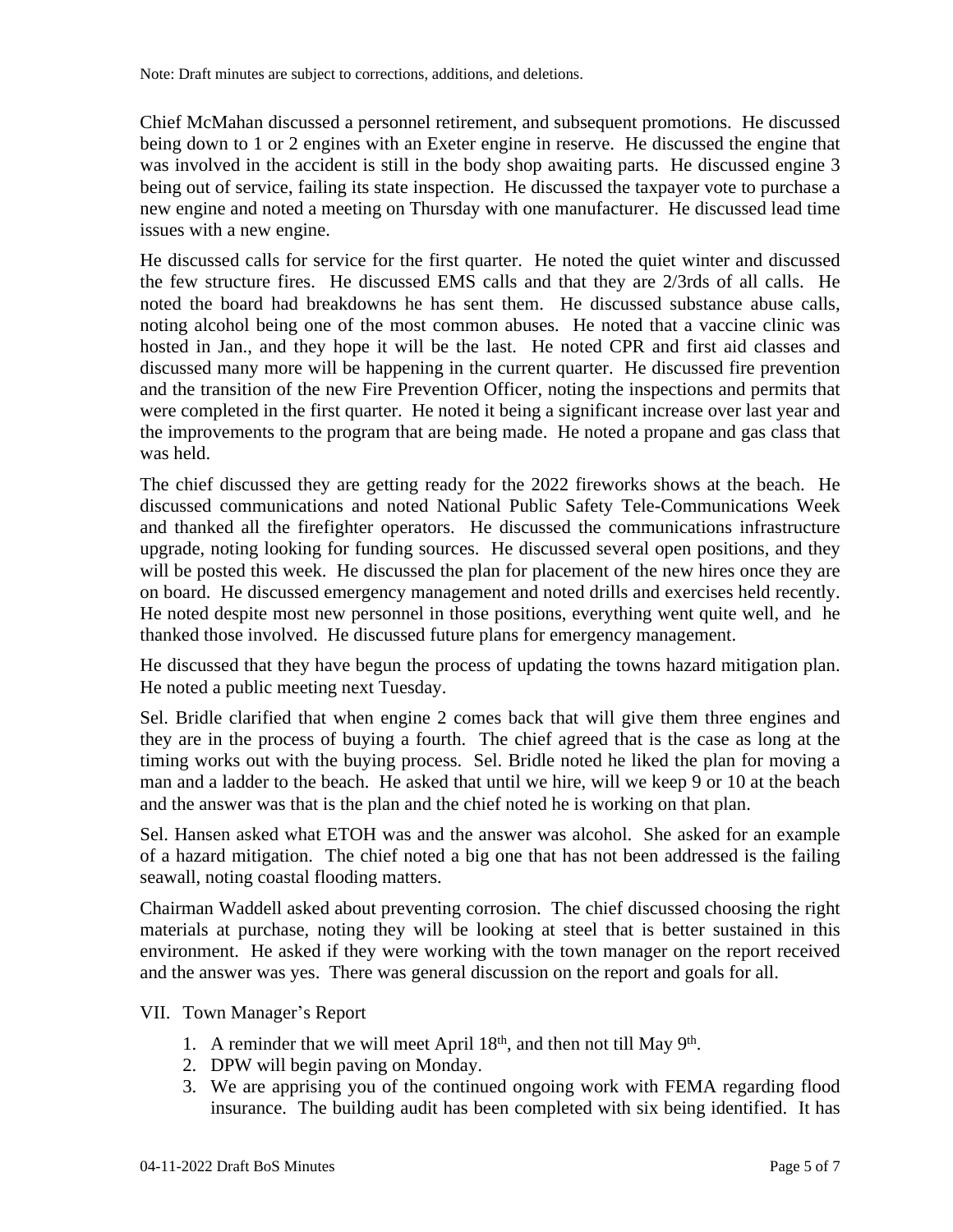been a long, complicated process. There have been delays but we continue to work with FEMA.

Sel. Bridle asked how High Street is coming and the answer was it will be discussed under new business.

Sel. Hansen clarified that Winnacunnet Road will not be addressed until the other roads have been paved. TM Sullivan noted yes, and it will depend on materials and funds available. She asked about patching, and he discussed what is allowed.

Sel. Bridle noted the state is doing Ocean Blvd. from Rocky Bend up to the lights. There was general discussion on that.

#### VIII. Old Business

1. Goals and Objectives

TM Sullivan noted he has received them from the majority of the board. He will compile into a document for next week. He noted he has given the same directive to the department heads and will include that.

Sel. Rage noted that signage and merchandise is getting out of control on the sidewalks. He discussed the police having to deal with the same people doing the same things over and over. There was general discussion on safety issues. TM Sullivan noted the concerns and that people need to take responsibility and follow the rules and noted the manpower challenges of the police. Sel. Rage asked about increasing the fines. TM Sullivan noted he does not think the fines are the problem and discussed. There was continued discussion. TM Sullivan noted he will discuss at staff meeting.

TM Sullivan discussed the parking lot fee cap. He noted he researched and found the minutes stating a cap of \$40.00. He asked the board's pleasure on whether or not to change.

Sel. Sawyer noted the state is at \$1 and will be going to \$2.

Sel. Rage noted he thinks \$40 is a good rate given that everything is going up.

Sel. Hansen noted thinking a \$10 increase would not deter someone from going to the beach but is sympathetic to the ongoing cost increases mentioned.

Sel. Sawyer discussed maximizing our own opportunities. He mentioned street parking.

Chairman Waddell agreed with the street parking but was unsure of increasing to \$50. There was general discussion on possible paid parking on the side streets and the phased street resident only parking. TM Sullivan discussed seasonal tourism and that opportunity.

Chairman Waddell asked if there were a motion. TM Sullivan noted he thought they were not at that point yet and explained. There was general discussion on paying to park on the street or the lots and possibly not charging residents, with opinions going back and forth. There was general discussion on demand pricing. There was general discussion on streets A-M being residential parking and on what other lots are getting for prices, as well as going up to \$45 for maximum pricing.

Sel. Sawyer MOTIONED to APPROVE the Board to set the Maximum Parking Lot Fee to be \$45.00, SECONDED by Sel. Hansen. VOTE: 4-1-0 (Rage)